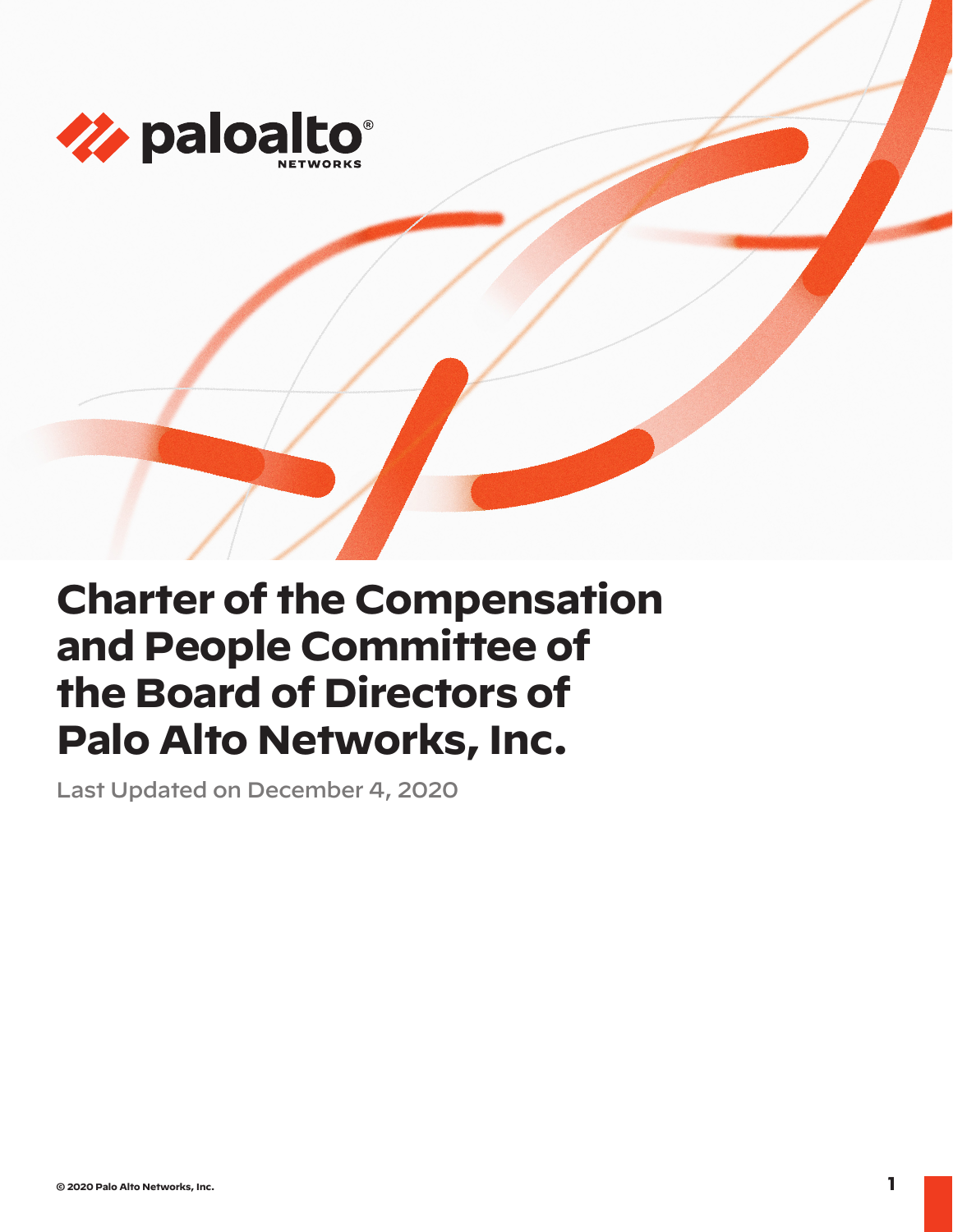## **Purpose**

The purpose of the Compensation and People Committee (the "Committee") of the Board of Directors (the "Board") of Palo Alto Networks, Inc. (the "Company") shall be to:

- Provide oversight of the Company's compensation policies, plans and employee benefit programs, and overall compensation philosophy.
- Discharge the Board's responsibilities relating to (1) oversight of the compensation of the Company's Chief Executive Officer ("CEO") and its executive officers (including officers reporting under Section 16 of the Securities Exchange Act of 1934, as amended (the "Exchange Act")) and (2) the evaluation and approval of the Company's CEO and executive officer compensation plans, policies and programs.
- Administer the Company's equity compensation plans for its executive officers and employees and the issuance of stock options and other equity-based or equity-linked awards, whether or not such awards are granted pursuant to a plan.
- Discharge the Board's responsibilities relating to oversight of the Company's policies and strategies related to people management, including performance management, talent management, leadership and culture.

The Committee shall seek to ensure that the Company structures its compensation plans, policies and programs to attract and retain the best available personnel for positions of substantial responsibility with the Company, to provide incentives for such persons to perform to the best of their abilities for the Company and to promote the success of the Company's business. The Committee is also responsible for producing an annual report on executive compensation for inclusion in the Company's annual report on Form 10-K or proxy statement.

The Committee has the authority to undertake the specific duties and responsibilities as are enumerated in or consistent with this charter and will have the authority to undertake such other specific duties as the Board from time to time prescribes.

# **Composition**

- **1. Membership and Appointment.** The Committee shall consist of at least three (3) members of the Board. Members of the Committee shall be appointed by the Board upon the recommendation of the Nominating and Corporate Governance Committee and may be removed by the Board in its discretion.
- **2. Qualifications.** Members of the Committee must meet the following criteria:
	- The independence requirements of the listing standards of the New York Stock Exchange.
	- The non-employee director definition of Rule 16b-3 pro-promulgated under Section 16 of the Exchange Act.
	- The outside director definition of Section 162(m) of the Internal Revenue Code of 1986, as amended.
- Such other qualifications as may be established by the Board from time to time.
- **3. Chairperson.** The Board may designate a chairperson of the Committee. In the absence of that designation, the Committee may designate a chairperson by majority vote of the Committee members.

# **Responsibilities**

The following are the principal recurring responsibilities of the Committee. The Committee may perform such other functions as are consistent with its purpose and applicable law, rules and regulations and as the Board or the Committee deem appropriate. In making its decisions the Committee will consider the results of the most recent stockholder advisory vote on executive compensation (**"Say-on-Pay Vote"**) required by Section 14A of the Securities Exchange Act of 1934 and will seek the input of the Board as the Committee deems appropriate. In carrying out its responsibilities, the Committee believes its policies and procedures should remain flexible, in order to best react to changing conditions and circumstances.

- **1. Set Compensation for Executive Officers.** The Committee shall:
	- Review annually and approve corporate goals and objectives relevant to the compensation of the CEO, evaluate his or her performance in light thereof, and consider factors related to the performance of the Company in approving the compensation level of the CEO. The CEO may not be present during deliberations or voting on such matters.
	- Review annually and approve the CEO's (1) annual base salary, (2) annual incentive bonus, including the specific goals and amount, (3) equity compensation, (4) any employment agreement, severance arrangement or change of control protections, (5) any signing bonus or payment of relocation costs and (6) any other benefits, compensation or similar arrangements (including, without limitation, perquisites and any other form of compensation). In determining the long-term incentive component of CEO compensation, the Committee will consider, among other things, the Company's performance and relative stockholder return, the value of similar incentive awards to CEOs at comparable companies, the awards given to the Company's CEO in past years. The CEO may provide input on his compensation arrangements at the invitation of the Committee, but may not be present during final deliberations or voting on such matters.
	- In consultation with the CEO, consider the results of the most recent Say-on-Pay Vote and review annually and approve items (1) through (6) in the previous bullet for the other individuals who are deemed to be officers of the Company under Rule 16a 1(f) promulgated under the Exchange Act (the **"executive officers"**) and for such other employees of the Company as the Committee shall determine.
	- Review and approve any compensatory contracts or similar transactions or arrangements with current or former executive officers of the Company and such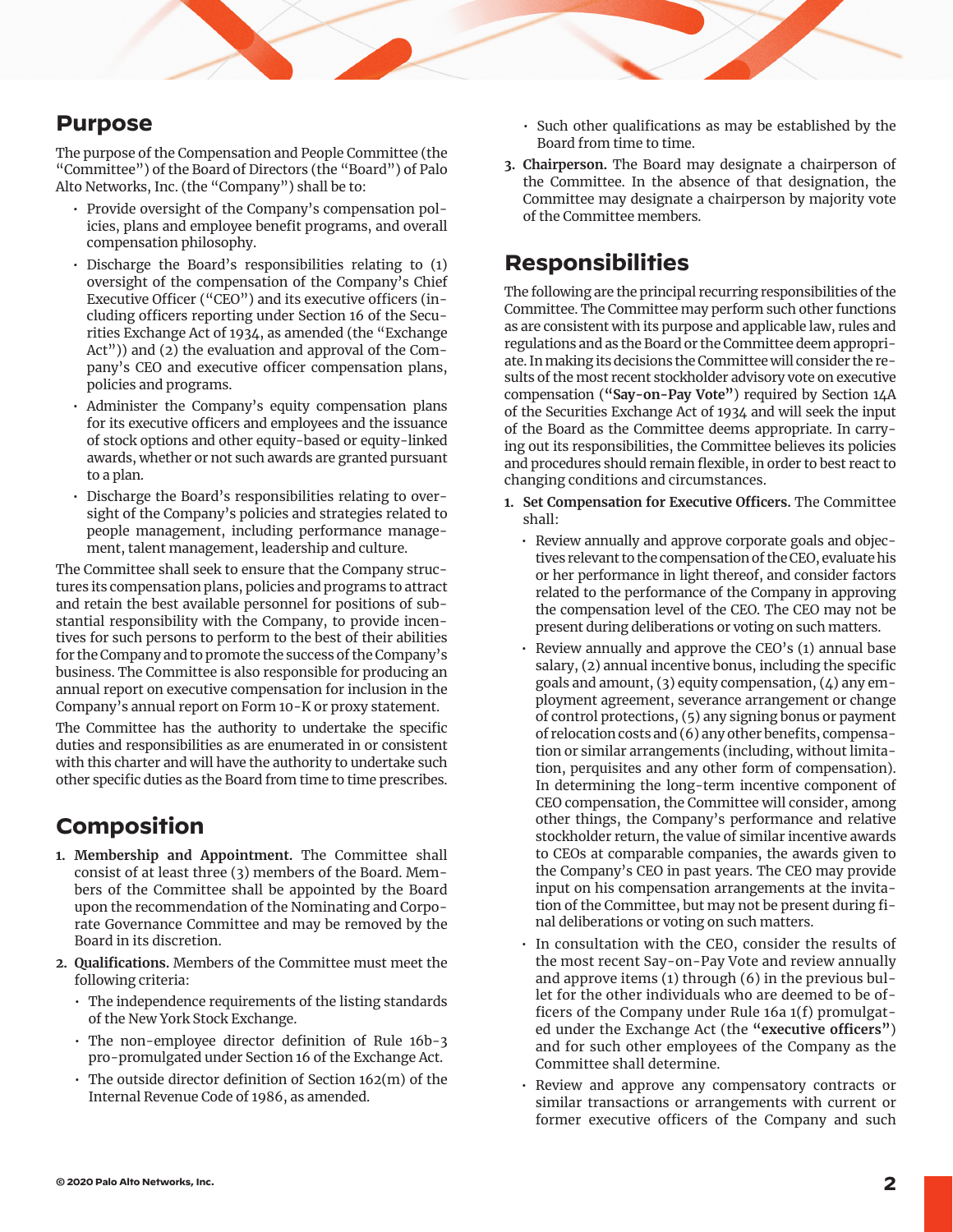other employees as the Committee shall determine, including consulting arrangements, employment contracts, severance or termination arrangements and loans to employees made or guaranteed by the Company. In this regard, the Committee shall have the power and authority to adopt or, if applicable, approve amendments to or the termination of such contracts, transactions or arrangements.

### **2. Oversee Compensation Plans and Programs.** The Committee shall:

- Establish and administer annual and long-term incentive compensation plans for executive officers and other senior executives and any other employees of the Company as the Committee deems appropriate, including:
	- » Establishing performance objectives and certifying performance achievement;
	- » Evaluating the competitiveness of such plans;
	- » Reviewing and approving all equity-based compensation plans and grant awards of shares under such plans; and
	- » Adopting, amending and terminating any such plans.
- Administer the Company's equity incentive plans. In its administration of the plans, the Committee may (i) grant stock options, restricted stock units, stock purchase rights or other equity-based or equity-linked awards to individuals eligible for such grants (including grants to individuals subject to Section 16 of the Exchange Act in compliance with Rule 16b 3 promulgated there-under) in accordance with procedures and guidelines as may be established by the Board and (ii) amend such stock options, restricted stock units, stock purchase rights or equity-based or equity-linked awards. The Committee may also adopt, amend and terminate such plans, including approving changes in the number of shares reserved for issuance thereunder, subject to obtaining any required stockholder approval.
- Approve all option grants, other equity-based or equity-linked award grants and performance awards to executive officers.
- Oversee the Company's overall compensation philosophy, compensation plans and benefits programs, and make improvements or changes to such plans or programs or the adoption of new plans or programs when appropriate. One of the Committee's objectives shall be to use compensation to align the interests of the executive officers with the long-term interests of the Company's stockholders, thereby incentivizing management to increase stockholder value.
- In connection with executive compensation programs:
	- » Establish and periodically review policies for the administration of executive compensation programs and review and approve new executive compensation programs; and
	- » Review on a periodic basis the operations of the Company's executive compensation programs to determine whether they are properly coordinated and

achieving their intended purpose(s) and take steps to modify any executive compensation program that yields payments and benefits that are not reasonably related to executive and corporate performance:

- Periodically review executive compensation programs and total compensation levels, including:
- Conducting comparative analyses of total compensation relative to market;
- Quantifying maximum payouts to executives under performance-based incentive plans and total payments under a variety of termination conditions, including upon a change of control; and
- The impact of tax and accounting rules changes.
- Establish and periodically review policies in the area of senior management perquisites.
- Authorize the repurchase of shares from terminated employees pursuant to applicable law.
- If applicable, review and recommend to the Board for approval the frequency with which the Company will conduct a Say-on-Pay Vote, taking into account the results of the most recent stockholder advisory vote on frequency of Say-on-Pay Vote required by Section 14A of the Exchange Act, and review and approve the proposals regarding the Say-on-Pay Vote and the frequency of the Say-on-Pay Vote to be included in the Company's proxy statement.
- Review and discuss annually with management the risks arising from the Company's compensation philosophy and practices applicable to employees to determine whether they encourage excessive risk-taking and to evaluate compensation policies and practices that could mitigate such risks.
- Periodically review the stock ownership guidelines applicable to members of the Board and executive officers and recommend any proposed changes to the Board.
- Oversee the Company's talent management and people management, including effectiveness of strategic initiatives designed to attract, engage, motivate, and retain employees, the Company's performance management and talent management practices and programs, the Company's inclusion and diversity initiatives and results, the Company's pay equity reviews and results, and the Company's FlexLearning, FlexBenefits, and FlexWork initiatives.
- **3. Compliance and Governance Issues.** The Committee shall:
	- Review and discuss with management the Compensation Discussion and Analysis ("CD&A") and related disclosures required by the rules and regulations of the Securities and Exchange Commission. The Committee will also review and recommend the final CD&A to the Board for inclusion in the Company's annual report on Form 10-K and proxy statement.
	- Prepare the Committee Report required by the rules of the Securities and Exchange Commission to be furnished with the Company's annual report on Form 10-K and proxy statement.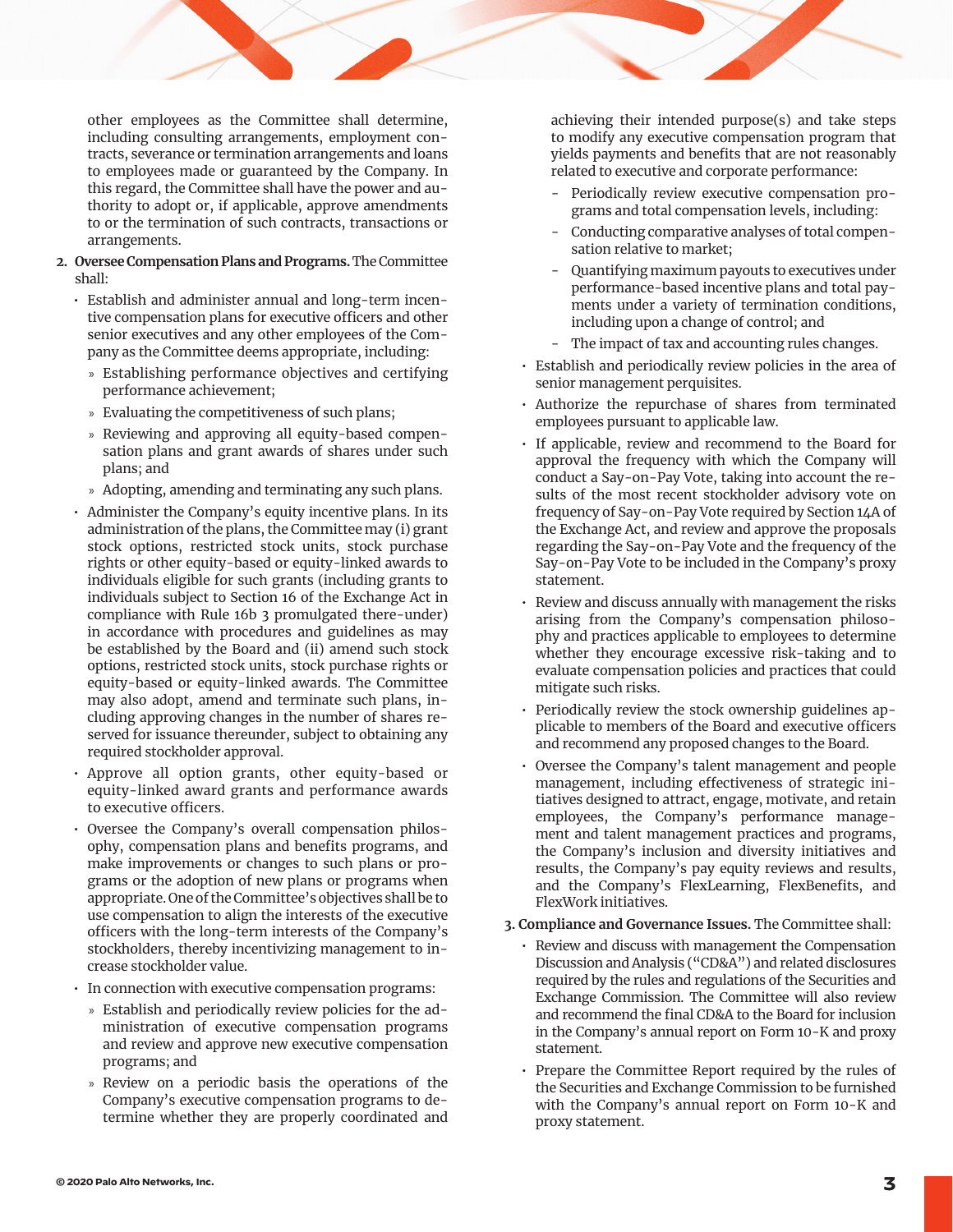• Oversee the Company's submission to stockholders on executive compensation matters, including advisory votes on executive compensation and the frequency of such votes, incentive and other compensation plans, and amendments to such plans (to the extent required under the listing standards of the New York Stock Exchange) and, in conjunction with the Nominating and Corporate Governance Committee, engagement with proxy advisory firms and other stockholder groups on executive compensation matters.

# **Meetings and Procedures**

## **1. Meetings.**

- The Committee will set its own schedule of meetings and will meet at least two times per year, with the option of holding additional meetings at such times as it deems necessary or appropriate. The chairperson of the Committee shall preside at each meeting. If a chairperson is not designated or present, an acting chair may be designated by the Committee members present. The Committee may act by written consent (which may include electronic consent), which shall constitute a valid action of the Committee if it has been approved by each Committee member and shows the date of approval. Any written consent will be effective on the date of the last approval and will be filed with the minutes of the meetings of the Board.
- Written minutes and actions by written consent of Committee proceedings will be kept and filed with the minutes of the meetings of the Board.
- As part of its review and establishment of the performance criteria and compensation of designated key executives, the Committee should meet separately at least on an annual basis with the CEO, the Company's principal human resources executive, and any other corporate officers as it deems appropriate. However, the Committee should meet regularly without such officers present, and no officer may be present during the portions of meetings when his or her performance and compensation is being deliberated and determined.
- The Committee may invite to its meetings any director, officer or employee of the Company and such other persons as it deems appropriate in order to carry out its responsibilities. The Committee may also exclude from its meetings any persons it deems appropriate, including non-management directors who are not members of the Committee, in order to carry out its responsibilities.

## **2. Reporting to the Board of Directors.**

The Committee shall report regularly to the Board (i) following meetings of the Committee, (ii) with respect to such other matters as are relevant to the Committee's discharge of its responsibilities and (iii) with respect to such recommendations as the Committee may deem appropriate. The report to the Board may take the form of an oral report by the chairperson or any other member of the Committee designated by the Committee to make such report.

## **3. Authority to Retain Advisors.**

• The Committee shall have the authority, in its sole discretion, to select, retain and obtain the advice and

assistance of a compensation consultant, outside legal counsel and such other advisors as necessary or appropriate to assist with the execution of its duties and responsibilities. The Committee shall set the compensation, and oversee the work, of the compensation consultant, outside legal counsel and such other advisors. The Committee shall receive appropriate funding from the Company, as determined by the Committee in its capacity as a committee of the Board, for the payment of reasonable compensation to its compensation consultants, outside legal counsel and any other advisors.

- Prior to selecting, retaining or seeking advice from compensation consultants, outside counsel and other advisors (other than the Company's in-house counsel), the Committee will take into consideration the following factors: (i) the provision of other services to the Company by the person or entity that employs the compensation consultant, legal counsel or other adviser; (ii) the amount of fees received from the Company by the person that employs the compensation consultant, legal counsel or other adviser, as a percentage of the total revenue of the person that employs the compensation consultant, legal counsel or other adviser; (iii) the policies and procedures of the person that employs the compensation consultant, legal counsel or other adviser that are designed to prevent conflicts of interest; (iii) any business or personal relationship of the compensation consultant, legal counsel or other adviser with a member of the Committee; (iv) any stock of the Company owned by the compensation consultant, legal counsel or other adviser; and (v) any business or personal relationship of the compensation consultant, legal counsel, other adviser or the person employing the adviser with an executive officer of the Company. The Committee may retain, or receive advice from, any compensation advisor it prefers, including ones that are not independent, after considering the above specified factors. The Committee is not required to assess the independence of any compensation consultant or other advisor that acts in a role limited to consulting on any broad-based plan that does not discriminate in scope, terms or operation in favor of executive officers or directors and that is generally available to all salaried employees or providing information that is not customized for a particular company or that is customized based on parameters that are not developed by the consultant or advisor, and about which the consultant or advisor does not provide advice.
- The Committee shall not be required to implement or act consistently with the advice or recommendations of any compensation consultant, legal counsel or other adviser, and the authority granted to the Committee pursuant to this charter shall not affect the ability or obligation of the Committee to exercise its own judgment in fulfillment of its duties under the charter.
- The Committee shall evaluate whether any compensation consultant retained or to be retained by it has any conflict of interest in accordance with any applicable rules of the SEC and any listing standards of the New York Stock Exchange.